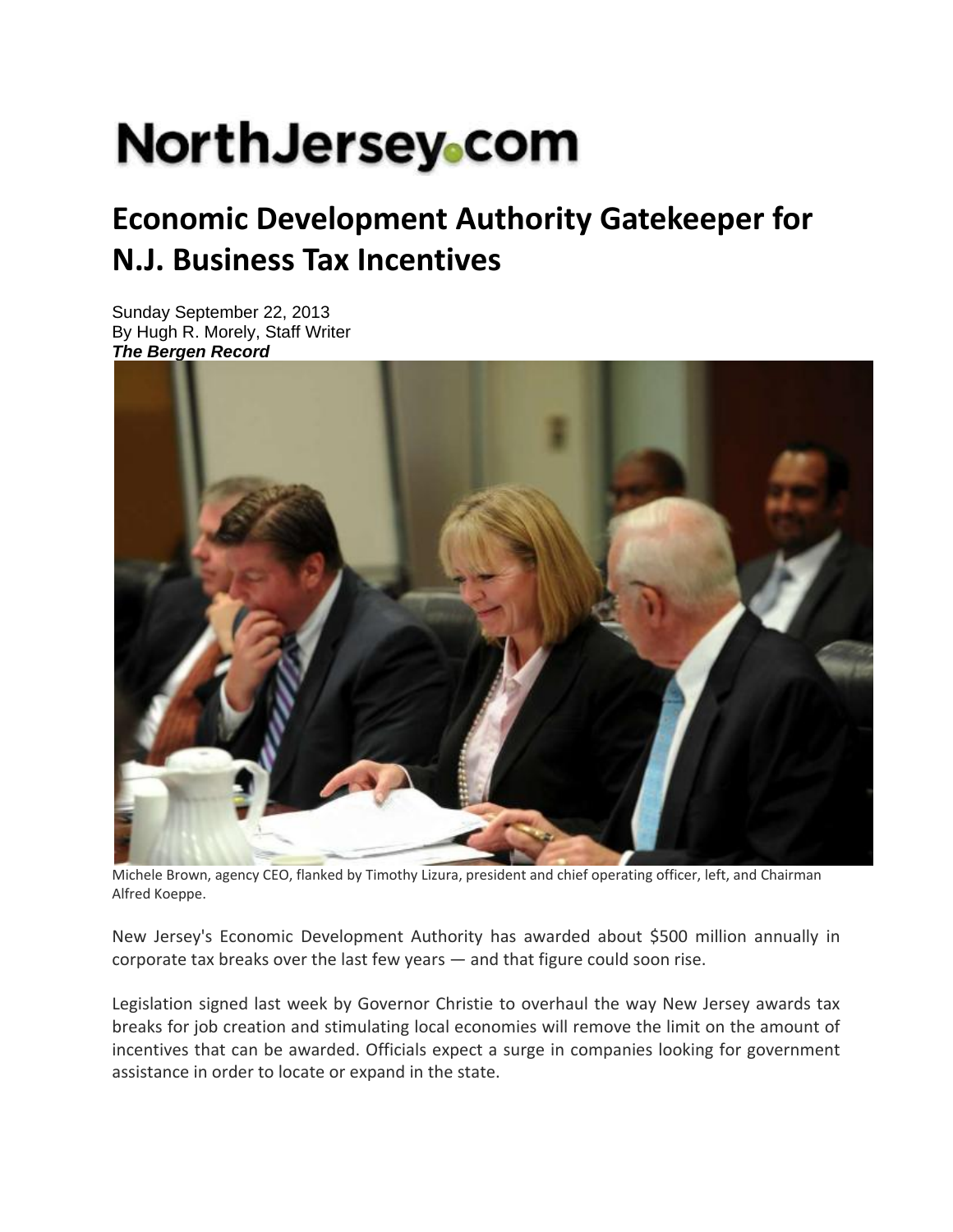John Boyd, founder of Princeton‐based The Boyd Co., which helps companies relocate, said the revamp will help the state overcome the negative impact of high labor, utility, property tax, real estate and other costs that scare potential corporate investors away.

"The bill is going to open up the geography, open up the target audience," he said. "It keeps [the state] in the game. Without this program, New Jersey would not even be in the game."

The "game" is the increasingly fierce competition from other states, and even countries, to attract corporate investment that will create jobs and grow the economy.

While interstate jostling for jobs has existed for years, observers say globalization, the struggling U.S. job market and improved communication systems that enable companies to operate from anywhere in the world have all helped dramatically turn up the competitive heat since the recession.

Against that backdrop, legislation to overhaul New Jersey's incentive programs — which generally award tax credits for companies that create or locate jobs in the state, or invest in development projects — won bi‐partisan approval after months of delays and tinkering.

Supporters say the changes are essential to making the state competitive, given its tough business environment and high cost structure. Critics say the overhaul removes a key check on the amount of public money that can be given to corporations in the name of economic development.

The task of treading that fine line — protecting public money while awarding private companies grants of tens of millions of dollars in the hope of stimulating the state economy — now falls to the EDA, which will draft rules in line with the legislation and administer the programs.

It's an agency that is low-key, even by government standards, operating out of a nondescript Trenton office building a block from the State House, with little of the fanfare and media attention garnered by Christie when he announces a corporate decision to create jobs, or locate them, in the state.

With 135 employees, and a budget of about \$20 million, the EDA likes to call itself "the state's bank," awarding tax incentives and low-interest loans, acting as a conduit to the issue of lowinterest bonds, and providing other financial assistance.

Staffers review applications, assess the applicant's strength and the project's viability, calculate the benefits to New Jersey and decide how big an incentive  $-$  often in the form of reduced business payroll tax requirements — the company should get. The proposal then goes to a vote by the EDA's 13‐member volunteer board at the agency's monthly meetings, which rarely spark much discussion or public comment.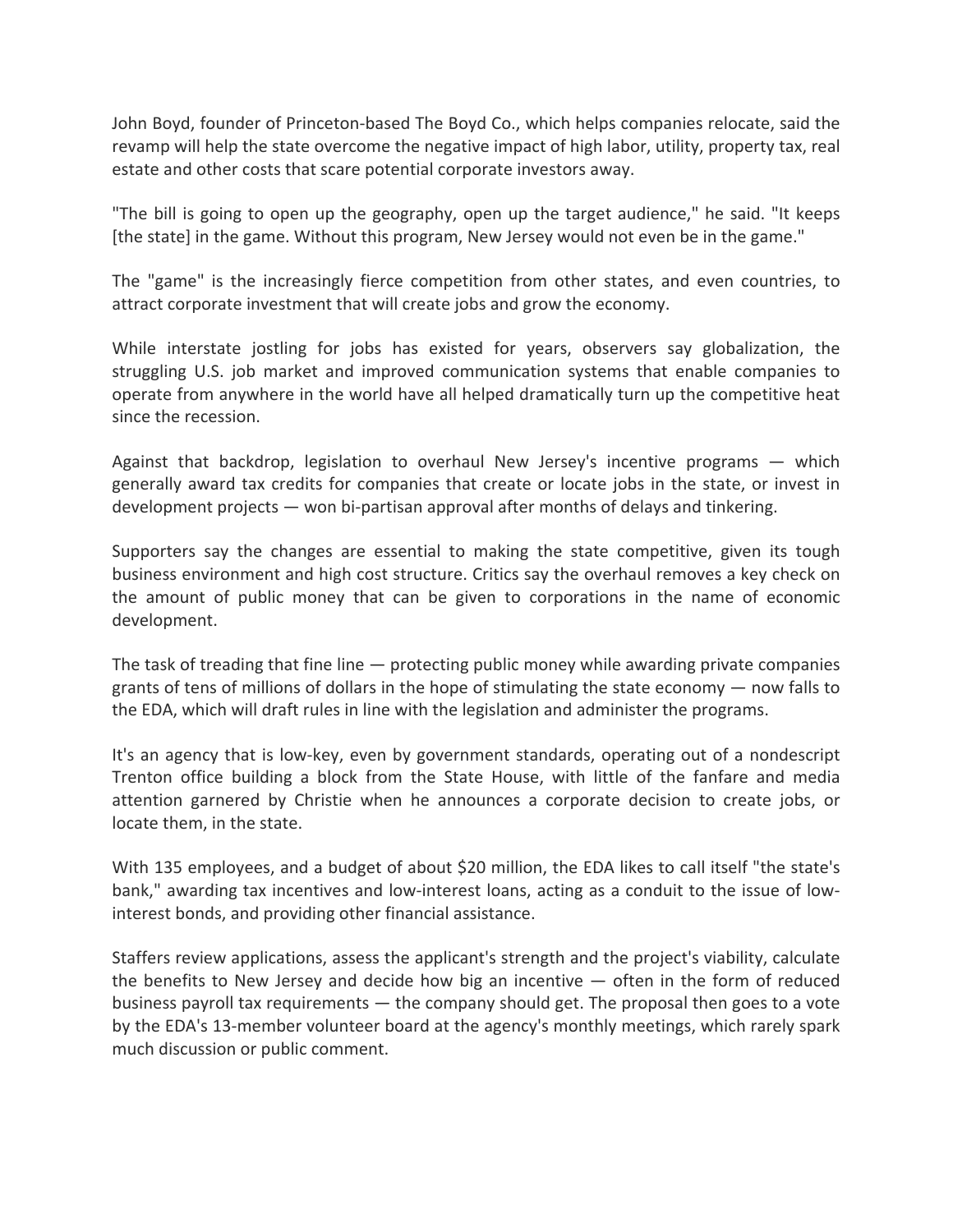The agency's 90-minute meeting this month was typical, drawing about 50, most of them staffers or representatives of companies seeking help. Included on the agenda were two charter schools seeking multimillion‐dollar, tax‐exempt bond issues, and a homeowner and a former auto repair shop seeking grants of about \$30,000 each under a program to aid the removal of leaky oil tanks. West Windsor‐based Berlitz, a language instruction company, sought just under \$1 million in incentives to build a new headquarters in another part of its hometown.

In an example of the EDA's broad responsibilities, another application asked the authority to be the conduit for \$550 million in tax‐exempt bonds to finance replacement of the Goethals Bridge linking New Jersey with Staten Island.

All those applications were approved.

Toward the meeting's end, Chairman Al Koeppe took a moment to congratulate the agency for its successful transition to new management structure, created just over a year ago when longtime CEO Caren Franzini was replaced by President and Chief Operating Officer Timothy Lizura and CEO Michele Brown, a Christie ally.

"It's just been really seamless," Koeppe said later.

The departure of Franzini, who led the agency under six governors from both major parties, and the appointment of Brown, Christie's appointments counsel and a former prosecutor with little business experience, were seen in some quarters as a political move by Christie to more closely control an agency that is key to his goal of creating jobs and economic development.

Sen. Ray Lesniak, D‐Union, who led the incentive program overhaul, said last year that he feared Brown's appointment would mean the "politicization" of the authority, and he threatened to reconsider legislation he sponsored to reshape one of the state programs.

Since then, Lesniak said, Brown has shown herself able to overcome her dearth of business experience, and defer to the agency's professionals, while providing leadership.

"The agency under her direction has not missed a beat," he acknowledged. "I was concerned that it would. But it's the professionals that are making the decisions, as it should be."

Koeppe said the EDA's ability to take on the "extraordinary" challenges of helping businesses damaged by Superstorm Sandy shows the agency's strength.

"It was all hands on deck," said Koeppe, adding that for about six months, the agency devoted about 25 percent of its time to Sandy-related issues, a task that now includes running the Stronger NJ Business Grant program, which will distribute \$260 million in federal funds to businesses affected by Sandy.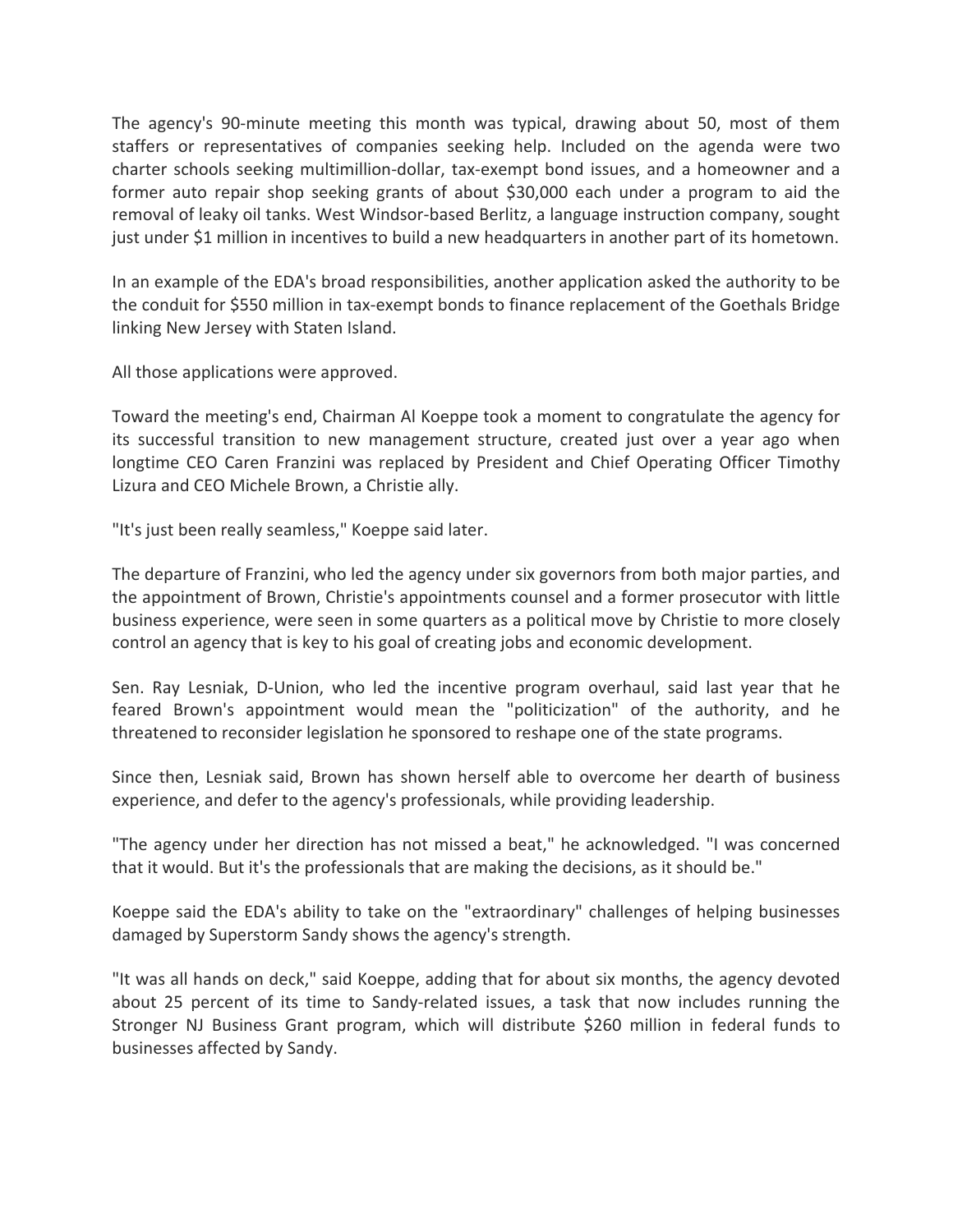In the future, however, the changes to the state's incentive programs as a result of the overhaul will likely consume the largest chunk of the agency's time, he said.

Koeppe said he expects a "surge of applications," a view shared by the commercial real estate community. Industry insiders say companies have held off applying, waiting to see what the much‐discussed program revamp would offer. Others, they say, will be drawn to the state by the more efficient, attractive, and in some cases, lucrative incentive program.

The bill dissolved three tax-break programs to encourage companies to move to New Jersey, stay or expand, and put elements of each into the two remaining programs — Grow New Jersey and Economic Redevelopment and Growth.

The changes are intended in part to streamline the programs and also to enable smaller businesses to get incentives. The revamp also is intended to spread the benefits more evenly around the state, compared to the past when most of them went to the north.

### **Who's on the EDA Board**

*The New Jersey Economic Development Authority has a \$20 million budget and a staff of about 125, steered by a 15‐member board that meets monthly. Some members are appointed by statute because of their position in state government and others through nomination from the governor and confirmation by the Senate or Assembly:*

#### **Top‐Paid Executives**

**Michele Brown** — CEO. Formerly Governor Christie's appointments counsel, she helped identify, recruit and vet Cabinet officials, senior executive candidates, judicial and prosecutorial nominees, and volunteer board, commission and authority members. She spent 18 years at the United States Attorney's Office, New Jersey district, specializing in white‐collar prosecutions.

**Timothy J. Lizura** — President and chief operating officer. Formerly director of World Trade Center Redevelopment/Deputy Director of Redevelopment at the Port Authority of New York and New Jersey. Before that, he worked in the EDA's real estate development department.

#### **Public Members**

Chairman **Alfred C. Koeppe** — Former president of Public Service Electric and Gas Co. and former CEO of Bell Atlantic-New Jersey. He worked on transition teams for Democratic Govs. Jon Corzine and Jim McGreevey and Republicans Christie and Christie Whitman. Koeppe, of Manasquan, is now president and CEO of Newark Alliance.

Vice chairman **Joseph A. McNamara** — Director of the Laborers‐Employers Cooperation and Education Trust and Health & Safety trust. He previously spent 25 years at the Port Authority of New York and New Jersey, ending as managing director, Global Infrastructure Advisors.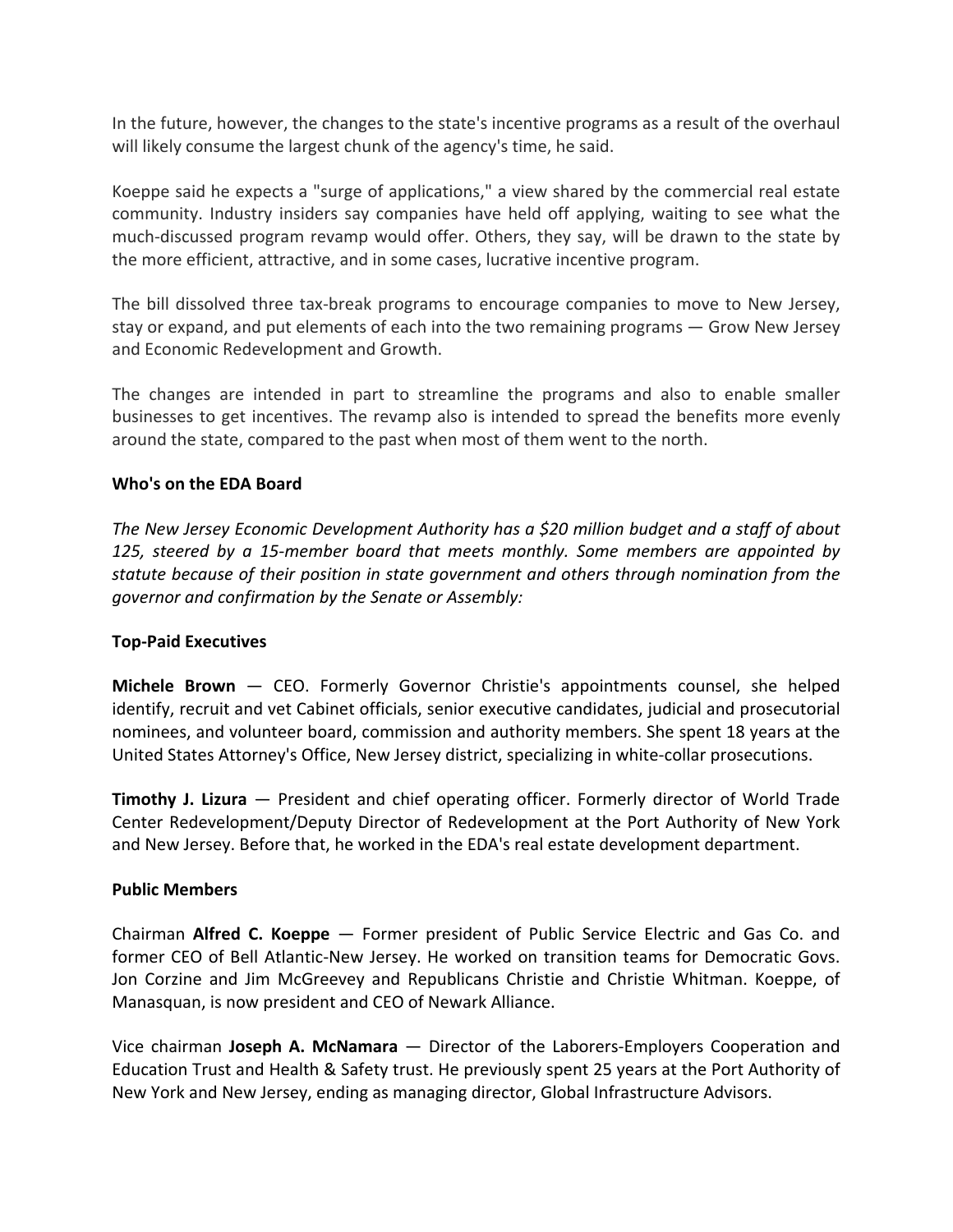#### **Board Members**

**Laurence M. Downes** — CEO of New Jersey Resources Corp. and its principal subsidiaries, New Jersey Natural Gas and NJR Energy Services.

**Jerrold I. Langer** — Chief commercial officer of Langer Transport Corp. of Jersey City, a trucking company. He is a former bankruptcy law attorney and served on Christie's transition team.

**Brian M. Nelson, Esq.** — Managing member of the Monmouth County office of a Philadelphia law firm that specializes in representing public entities, publicly traded and private companies in legal, regulatory and governmental affairs matters in New Jersey. Served on Christie's transition team and was executive director of the New Jersey Republican State Committee in 2004.

**Marjorie Perry** — President and CEO of MZM Construction & Management Inc. of Newark, who started out with her own public relations firm and later bought the construction company where she worked.

**Charles H. Sarlo** — Vice president and general counsel of DMR Architects of Hasbrouck Heights. He also has his own law practice, specializing in land use, real estate, redevelopment and environmental matters. He is the brother of Sen. Paul Sarlo, D‐Wood‐Ridge.

**Richard Tolson** — Director of the Bricklayers and Allied Craftworkers, responsible for pension, annuity and health funds.

#### **Alternate Public Members**

**Raymond M. Burke III** — President of Burke Motor Group, a multi‐franchise automobile dealership in Cape May Court House that was founded by his grandfather in 1912. He serves on the executive committee of the New Jersey Committee of Automotive Retailers, and as director of the of the General Motors Dealer Marketing Association.

**Elliot M. Kosoffsky** — Chief operating officer of F. Greek Development, an East Brunswick industrial real estate development firm. He previously was chief financial officer for the Management Division of Insignia/Edward S. Gordon Company Inc., and Eastern Region USA of the Galbreath Co.

**Harold Imperatore** — Proprietor, The Bernards Inn of Bernardsville. In 1985, he founded Imperatore Courier Systems Inc., a messenger and courier service based in New Jersey. He is board member for the Somerset Hills YMCA and formerly served on the board of Bergen County Boy Scouts of America Council.

The board also includes **Matt McDermott**, the governor's designee, who is chief of staff in Lt. Gov. Kim Guadagno's office. By statute, the board includes **Kenneth E. Kobylowsk**i, acting